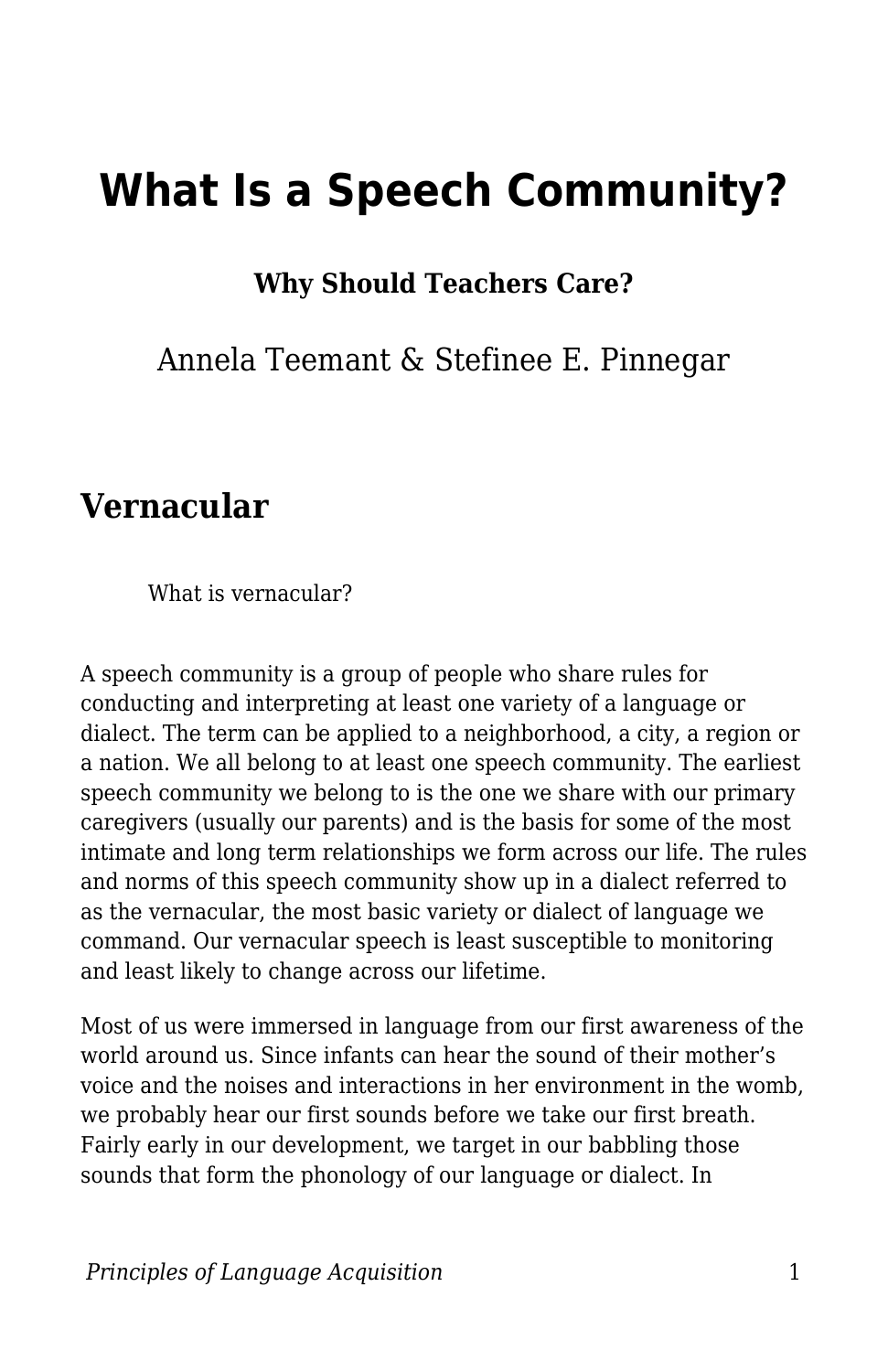interaction with us, our mother adjusts her speech to reflect the phonology, morphology, semantic and syntactic relationships that we are learning. Indeed, our vernacular speech forms the very basis of all future linguistic interaction and development. Across our lifetime we will participate in, construct, engage in, and possibly abandon many speech communities. No other will be as primary.

#### **Identity and Vernacular Connection**

How are identity and vernacular connected?

Our vernacular speech is the language of this earliest communication. Through this community, we are introduced to our culture, our heritage, and the ways of being that are important in our development as a member of the human community. It forms the basis of our adult identity. That is why vernacular speech is often called our mother tongue. It is the form of speech spoken to us by our mothers, and it is the mother of (the basis of) the development of other forms of speech.

Our next speech community involves our neighborhood and the larger extended family. Unless we were reared in multi or bilingual communities and neighborhoods, the norms of our vernacular speech community and other early speech communities are not that different from each other. In fact, the first contrast probably occurs when we begin to participate in religion or school. Both of these communities involve regular, face-to-face interaction between us and a larger group of people who may or may not share vernacular speech similar to our own.

#### **Home and School**

What may be sources of a conflict in one's identity, particularly when children enter school?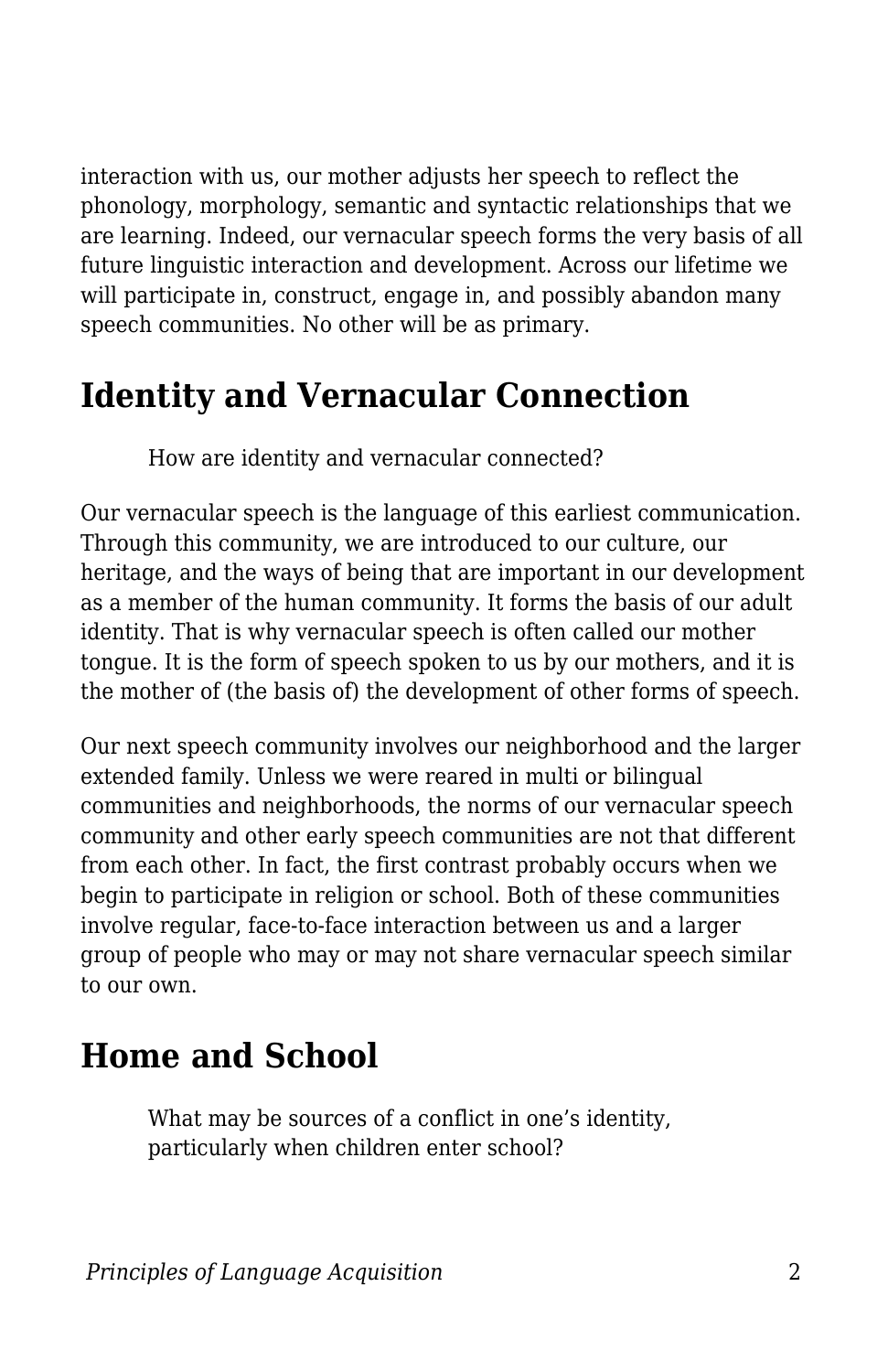When we enter school we bring more than the pronunciation patterns, lexicon, syntactic structures, semantic and interpretive frameworks of the language variation or dialect we speak. We have begun to learn to whom we should say what and when. Furthermore, we have learned rules of conversation and linguistic interaction. We have learned to identify whose turn it is to speak, how to get the floor ourselves, and when a person's turn is over. All of these linguistic skills support us in our first steps toward the development of literacy. When the patterns of the speech communities we join at school are not that much different from the discourse patterns of the speech community (or communities) we participate in with our parents, literary development is more natural and easier.

When the linguistic heritage we bring to school contrasts sharply with the norms of the speech community of the school, it creates difficulties not just for speaking but for participating. If our linguistic heritage is viewed as problematic, divergent, or substandard, we may think of ourselves as problems. We may feel shame for who we are and the community we come from. If how we speak, gain access to participation, interpret behavior, or respond politely is misunderstood by the school as laziness, recalcitrance, disrespectfulness, or stupidity, our entire educational future and our ability to achieve our intellectual potential may be called into question.

Linguistic heritage that is suspect usually comes from those who either speak a different language or use dialects judged to be nonstandard. John Ogbu points out that just because people speak a different language or dialect does not mean they will not do well in learning a new language and in achieving success in a new culture. But in the United States as well as other countries in the world, some groups do better in this process than others. Some point to cultural patterns to account for differences in successful participation. Yet, as we look at different immigrant groups we find this may or may not be true. For example, people often suggest that the reason Puerto Ricans have not done well in American schools is because of differences in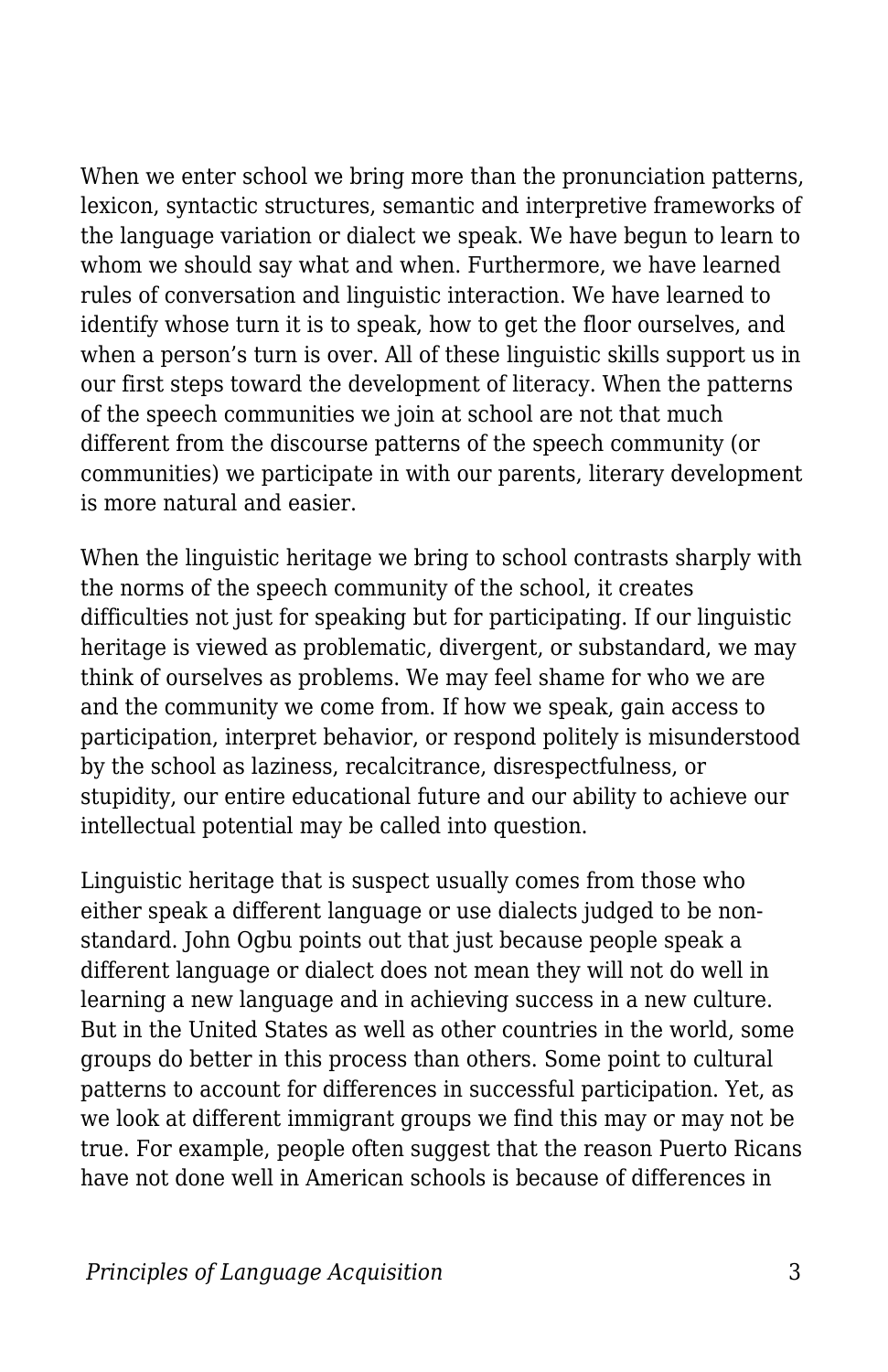eye contact in their culture compared to the dominant or majority culture of the United States. However, the Punjabi usually do very well in the United States even though they share similar cultural differences involving eye contact. Furthermore, immigrant Korean and Japanese students do equally well in the majority culture of the U.S., even though their cultural practices are quite different from ours. Ironically, Korean students in Japan whose families were brought there as forced labor do significantly worse than Japanese students, even though the cultures of Korea and Japan are much more alike than the cultures of the U.S. and Korea.

#### **Different Reactions**

How do voluntary vs. involuntary groups react?

John Ogbu accounts for these discrepancies by pointing to the difference between voluntary and involuntary (or caste minority) groups. Voluntary immigrants are those who came willingly to this country. They expect to learn a new language and find ways to gain access to and participate in a new culture. Therefore, while the speech community they meet at school is different from their own, they expect to be able to use the vernacular speech they brought with them as the basis from which their new language will emerge. For voluntary immigrants, learning the new language and participating in this new speech community is, in the long run, viewed as a positive and exhilarating experience. Voluntary immigrants plan to add this new language and culture to their repertoire of language styles. They expect to participate in additive bilingualism.

Involuntary immigrants (caste minorities) come into a country against their will, or they represent caste minorities like the forced labor Koreans in Japan and the African Americans in this country. They are also represented by groups of conquered and oppressed people within a country, like Native American groups. In the foundations course we discussed resistance theory. After consistently experiencing rejection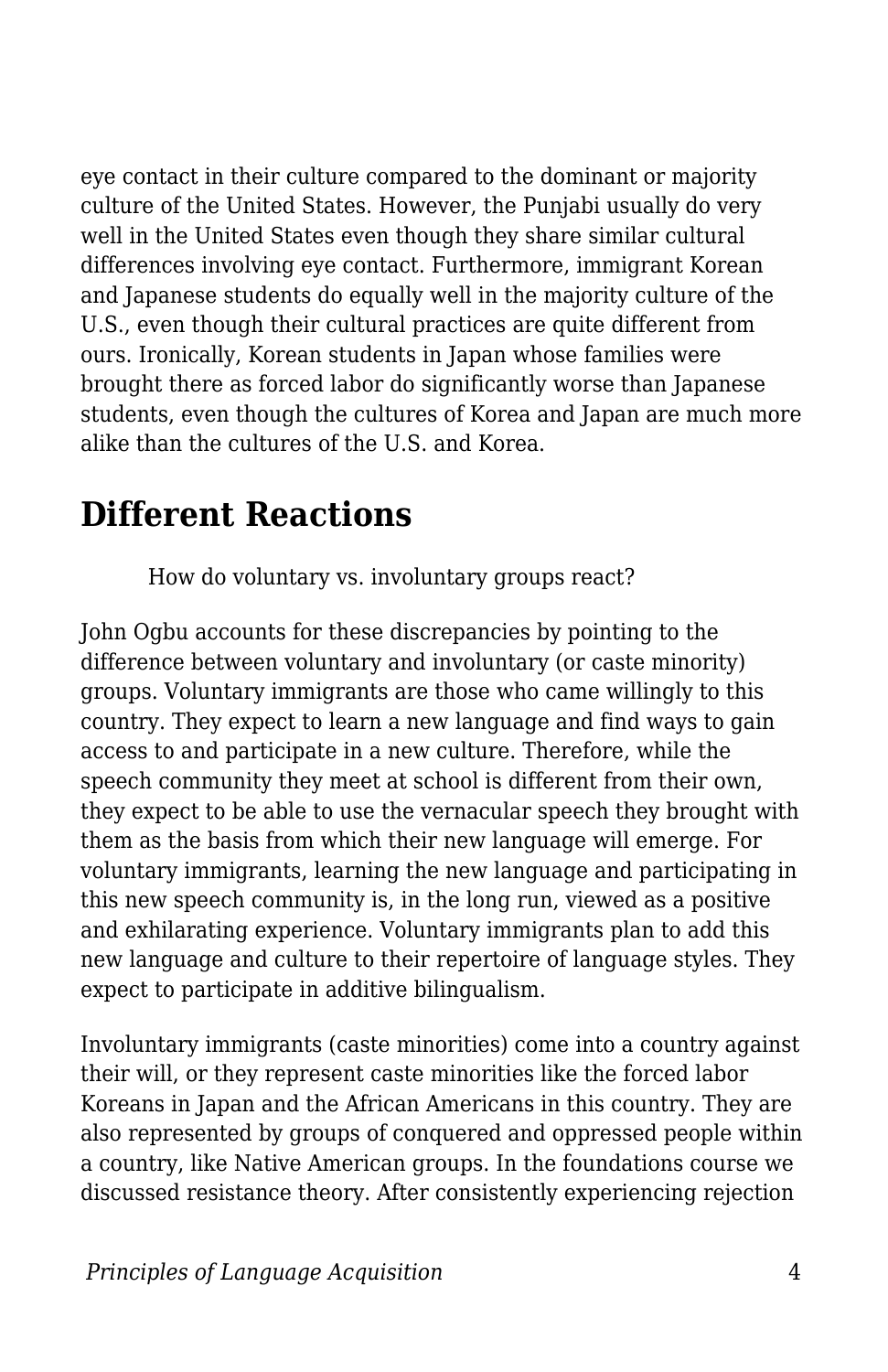by the majority community, students sometimes become aggressive or belligerent toward or actively resist the majority culture. Involuntary immigrants respond in similar ways. Because of the response to their culture and language, these immigrants have developed cultural practices which have emerged either in response to their rejection by the majority culture or have been interpreted by the minority group as resistance toward the majority culture. In order to become part of the majority discourse community, involuntary immigrants feel they will have to give up their own culture and practice subtractive bilingualism. However, when individual members of the community have rejected the language of their speech community, this has not guaranteed their success in the dominant culture.

## **Language Choice**

How do identity and culture formation/crisis translate to an individual's choice of language(s) and attitudes toward culture(s)?

Involuntary immigrants and caste minorities may feel that they have to give up their vernacular, a vital and central part of their identity, to participate in the speech community of the schools. Caste minorities usually have a shared heritage of rejection by majority institutions. Parents and grandparents may have tried to participate in the discourse of schools and been rejected by those institutions. Therefore, while they recognize the power of the majority culture, they may not be willing or able to support their children in engaging successfully with school speech communities.

Most of us either now or in the past have participated in many speech communities. There is the speech community of our religious affiliations, our occupations or careers, our neighborhood, and our families. As adolescents, we all learned a new language consisting of the register of adolescents. We developed new words for old concepts. We shared language and interaction patterns with our peers that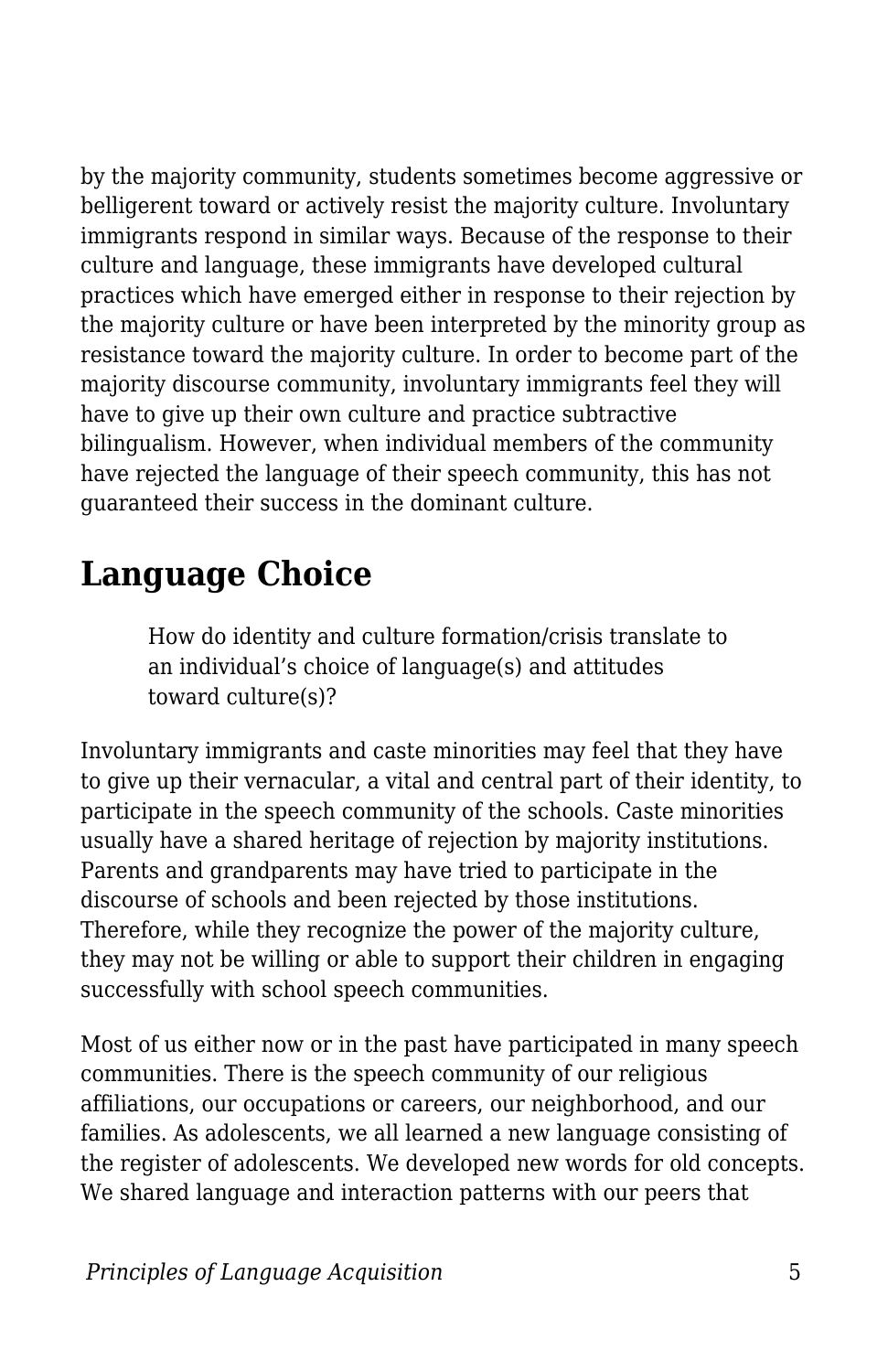marked us as distinct from the adult culture we would one day join. What we learned as we participated in speech communities was that just because we use the correct language, have the right clothes, and use the right moves, doesn't mean we will be able to command the discourse of the speech community. In fact, we might still be rejected by it.

When we don't feel comfortable in a particular speech community, we may adopt strategies like silence, avoidance, or other social practices that protect us from what we perceive may result in public rejection.

Usually, we move easily and fluidly from one speech community to another. We are in the situation—the family reunion, the class reunion, the Sunday School class, and the grocery store—and we simply use the language and social interaction patterns that come to us. Only when we are uncertain of our ability to reproduce the linguistic and social norms appropriate for the community do we become uncomfortable. William Labov pointed out that teachers usually come from white lower-middle-class backgrounds. In the process of becoming educated as teachers, they have crossed the boundary into a different class. As a result, they are hypersensitive to the norms that govern academic discourse communities. This hypersensitivity results in their hypercorrection of the speech of their own students.

#### **Classroom Rules and Power Relations**

How do they influence classroom interactions and academic achievement?

As teachers, we often forget that we have authority and power in our classrooms. For the most part, we can decide what kinds of social interaction and linguistic styles, registers and patterns will be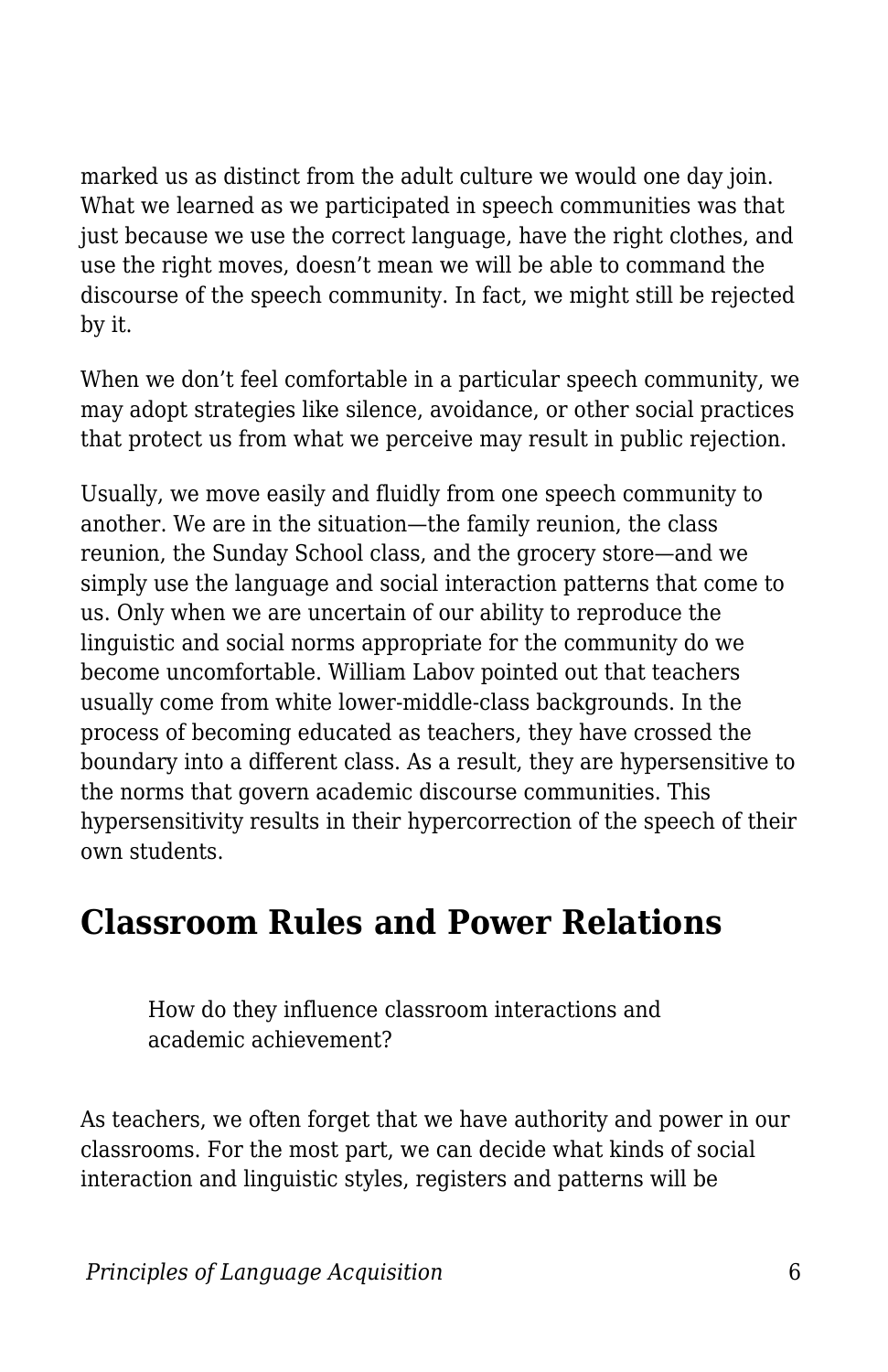acceptable in our classrooms. We can create classrooms that have rigid performance standards rather than classrooms that are places for students to gain experience in learning the culture and linguistic practices of academic discourse. Instead of creating a speech community where all are not just welcomed, but the culture and language they bring is valued and respected, we create communities of exclusion. Research shows that children who can command participation in the widest range of academic discourse communities are those who will be most successful. It also shows that the best predictor of academic achievement is the home background of the child. What this implies is that for most children, schools are not environments for learning and developing skill and potential but a great sorting ground where they are constantly tested and evaluated on what they already know and can do.

Teachers can also be so non-judgmental and inclusive they send false messages to their students. My own daughter once said to me, "My teacher says it doesn't matter if I can add and subtract. What matters is that I feel good about what I can do." While I want my daughter to have a strong self-concept, it does indeed matter for her long-term success whether she can command the language of mathematics with precision and accuracy. Thus, as Lisa Delpit points out, teachers may disenfranchise students if they pretend that whatever they bring is enough and if they do not help students from minority and culturally diverse backgrounds to position themselves to command the academic discourses that lead to future success.

### **Impact on Identity and Development**

How do classroom rules impact our students, their identity, and their development?

Teachers need to create classroom communities that not only embrace diversity, but school students in discourse practices allowing and encouraging them to become bidialectal, bilingual, and bicultural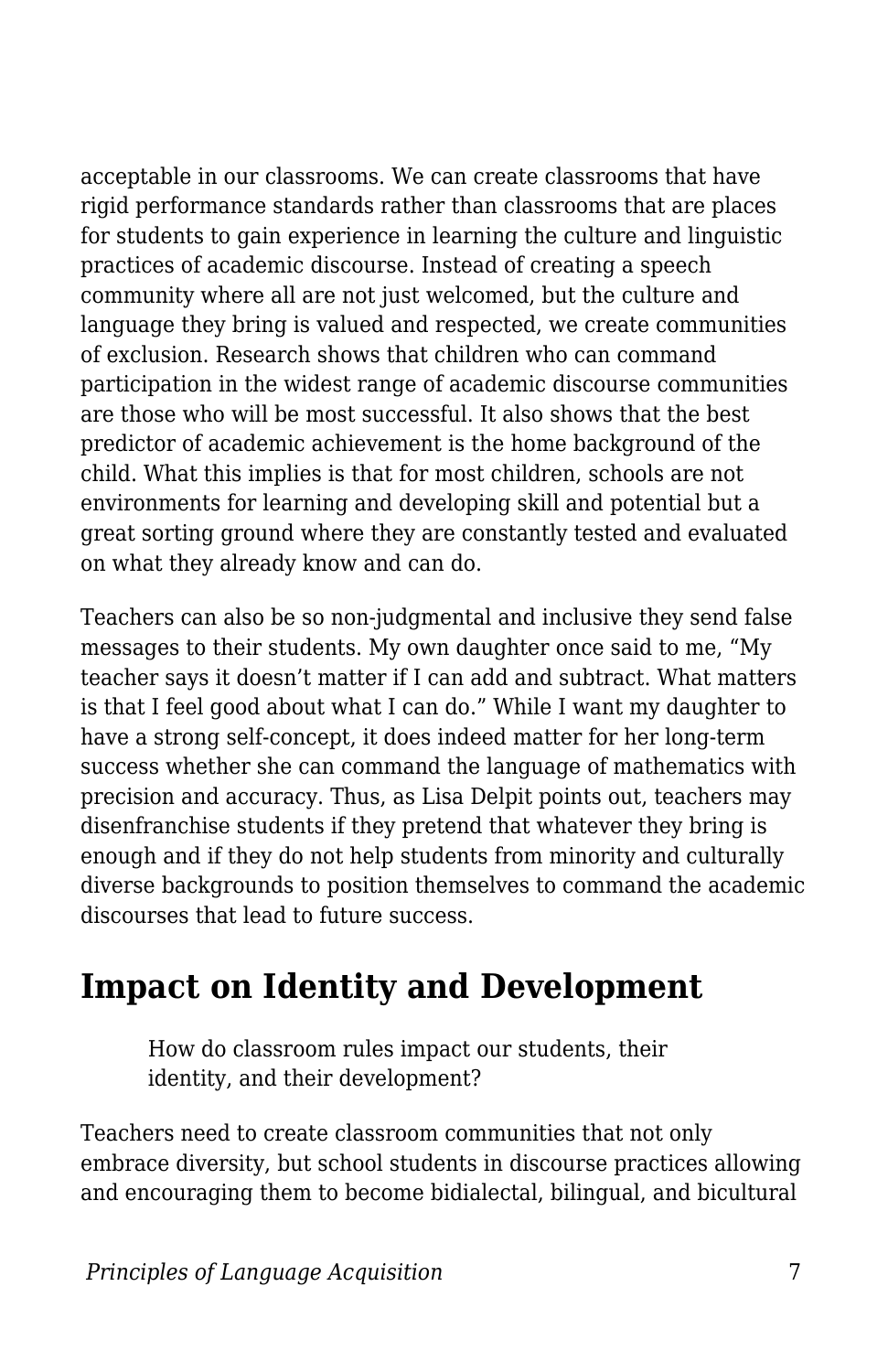and support their identity. We can do this by teaching students the rules of speech communities, by helping them understand differences in the vernacular language they bring to schools and the language of schools—not in ways that discredit their language and cultural heritage but in ways that support its value and complexity.

Teachers belong to many speech communities. More importantly, every year they have the opportunity to co-construct a new speech community. Each year they have a new opportunity to engage students in ways that guarantee them ongoing access to their vernacular speech and primary culture and also give them access to the majority discourse of schools.

## **References**

Christian D. (1994). *Vernacular dialects and standard American English in the classroom* [annotated bibliography]. Washington D.C.: ERIC Clearinghouse on Languages and Linguistics.

Clandinin, D.J. & Connelly, F. M. (2000). *Narrative inquiry: Experience and story in qualitative research.* San Francisco: Jossey-Bass Publishers.

Duranti, A. (1997). *Linguistic anthropology.* Cambridge, England: Cambridge University Press.

Gleason, J.B. (1997). *The development of language, 4th Ed*. Boston: Allyn and Bacon.

Hawkins, M.R. (1997). *Positioning, power, and the construction of knowledge in* groupwork *in a graduate second language teacher education course.* Unpublished Dissertation University of Massachusetts Amherst.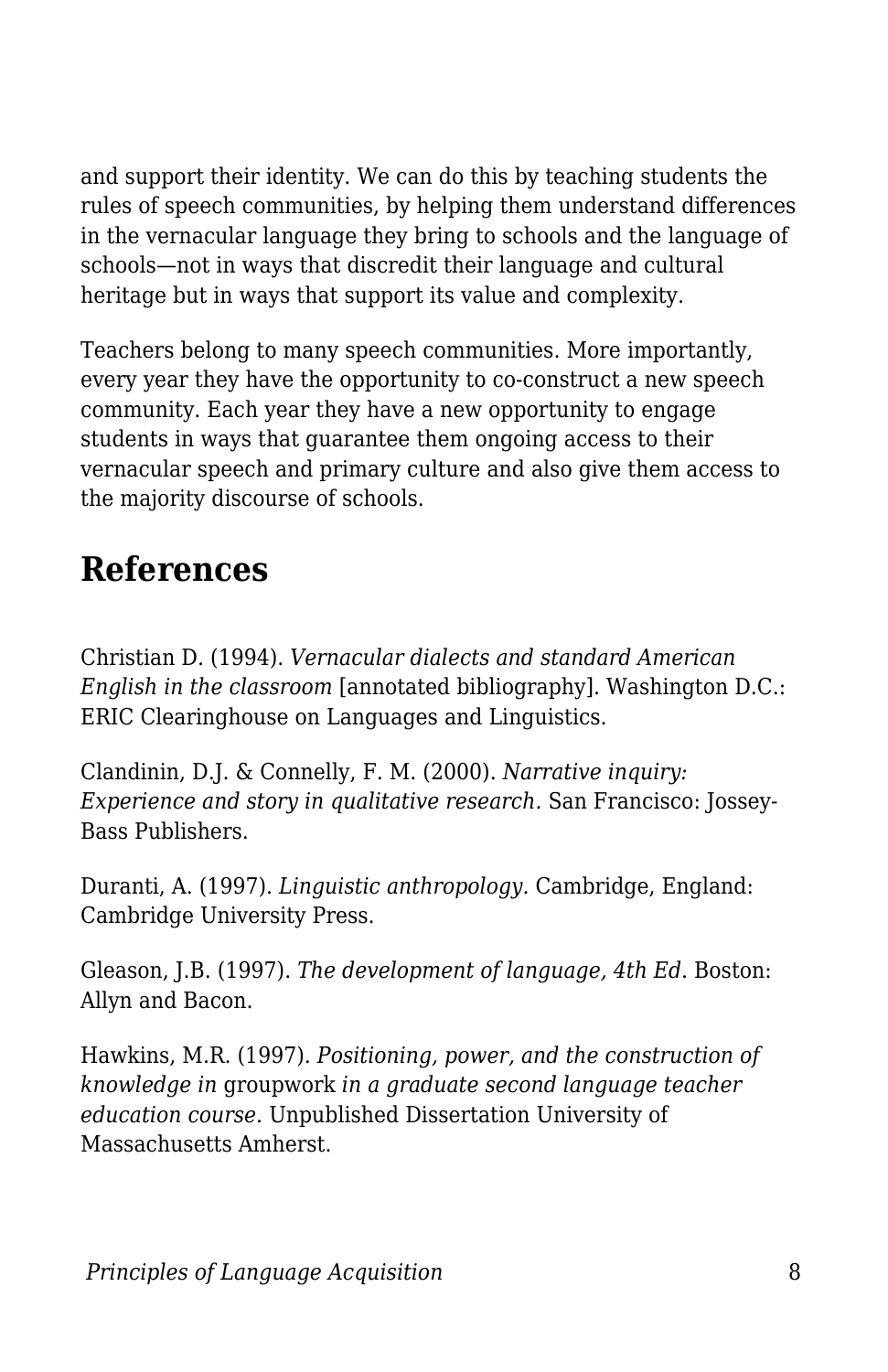Labov, W. (1969). *A study of non-standard English.* Washington, DC: ERIC Clearinghouse for Linguistics.

Linde, C. (1993). *Life stories: The creation of coherence.* New York: Oxford University Press.

Ogbu, J. (1995). *Understanding cultural diversity and learning* (pp. 582–593). In J.A. Banks and C.A.M. Banks (Eds.) Handbook of Multicultural Education. New York: McMillan Publishing, USA.

Ogbu, J. (1999). Beyond language: Ebonics, proper English, and identity in a Black-American speech community. *American Educational Research Journal, 36*(2), 147–84.

Owens, R. E., Jr. (2001). *Language development: An introduction, 5th Ed*. Boston: Allyn and Bacon.

Shaffer, D.R. (1999). *Developmental psychology: Childhood and adolescence, 5th Ed.* Pacific Grove, CA: Brooks/Cole Publishing.

Wolfram, W., Adger, C. T. , & Christian, D. (1999). *Dialects in schools and communities.* Mawah, NJ: Lawrence Earlbaum Associates, Publishers.

#### **Adapted with permission from:**

Teemant, A. & Pinnegar, S. (2007). *Understanding Langauge Acquisition Instructional Guide.* Brigham Young University-Public School Partnership.